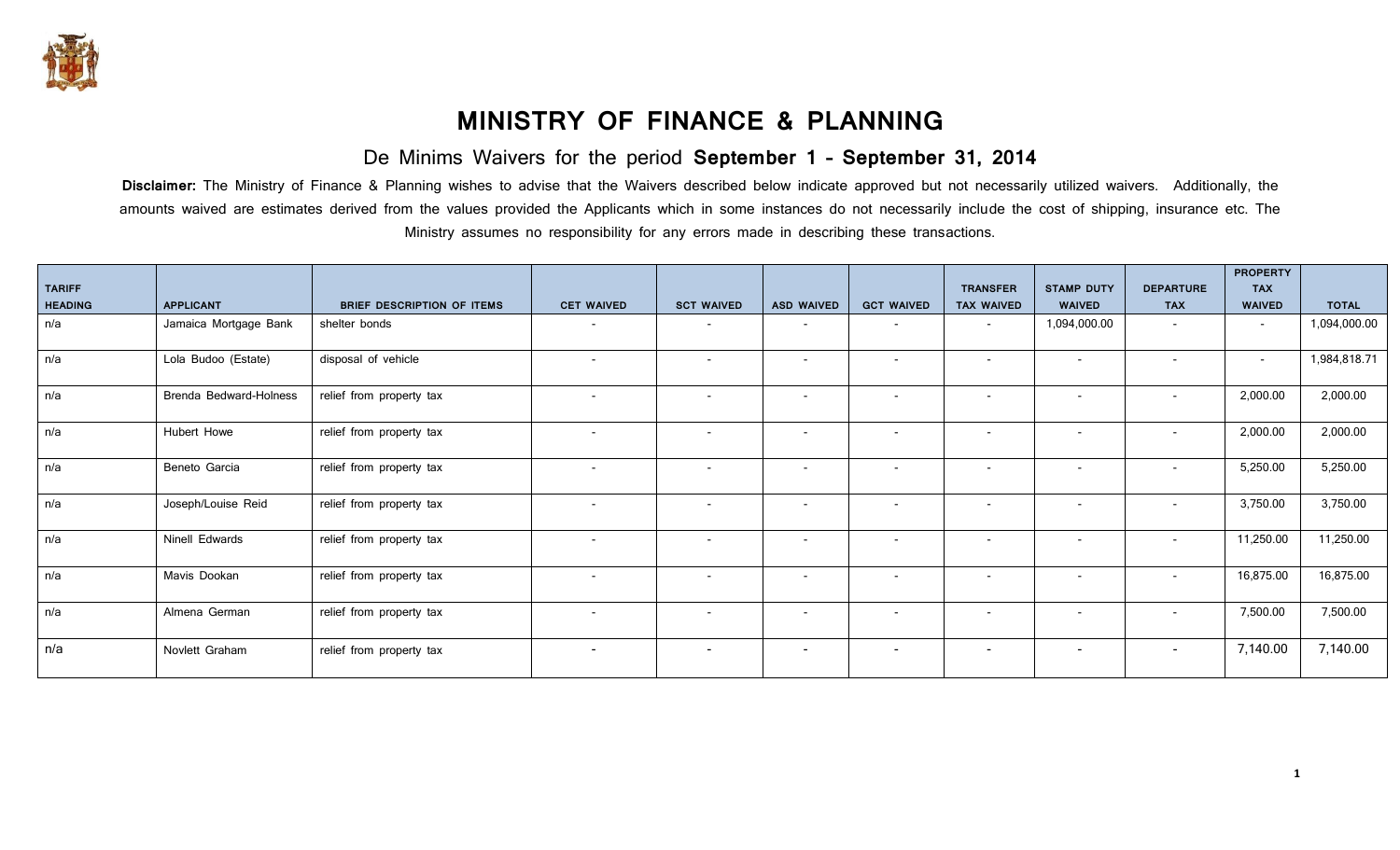

|                |                                 |                                   |                          |                          |                          |                          |                          |                          |                          | <b>PROPERTY</b> |              |
|----------------|---------------------------------|-----------------------------------|--------------------------|--------------------------|--------------------------|--------------------------|--------------------------|--------------------------|--------------------------|-----------------|--------------|
| <b>TARIFF</b>  |                                 |                                   |                          |                          |                          |                          | <b>TRANSFER</b>          | <b>STAMP DUTY</b>        | <b>DEPARTURE</b>         | <b>TAX</b>      |              |
| <b>HEADING</b> | <b>APPLICANT</b>                | <b>BRIEF DESCRIPTION OF ITEMS</b> | <b>CET WAIVED</b>        | <b>SCT WAIVED</b>        | <b>ASD WAIVED</b>        | <b>GCT WAIVED</b>        | <b>TAX WAIVED</b>        | <b>WAIVED</b>            | <b>TAX</b>               | <b>WAIVED</b>   | <b>TOTAL</b> |
| n/a            | Harvey Graham                   | relief from property tax          | $\overline{\phantom{a}}$ | $\overline{\phantom{a}}$ | $\overline{\phantom{a}}$ | $\overline{\phantom{a}}$ | $\overline{\phantom{a}}$ | $\overline{\phantom{a}}$ | $\overline{\phantom{a}}$ | 5,000.00        | 5,000.00     |
| n/a            | Joan Archibald                  | relief from property tax          | $\overline{\phantom{a}}$ | $\overline{\phantom{a}}$ | $\overline{\phantom{a}}$ |                          | $\overline{\phantom{a}}$ | $\overline{\phantom{a}}$ |                          | 9,280.00        | 9,280.00     |
| n/a            | <b>Gerthel Allen</b>            | relief from property tax          | $\overline{\phantom{a}}$ | $\overline{\phantom{a}}$ | $\overline{\phantom{0}}$ | $\overline{\phantom{a}}$ | $\overline{\phantom{a}}$ | $\overline{\phantom{a}}$ |                          | 24,030.00       | 24,030.00    |
| n/a            | Verona Ellis                    | relief from property tax          | $\overline{\phantom{a}}$ | $\overline{\phantom{a}}$ | $\overline{\phantom{a}}$ |                          | $\overline{\phantom{a}}$ | $\overline{\phantom{a}}$ |                          | 5,000.00        | 5,000.00     |
| n/a            | Osmond Brown                    | relief from property tax          | $\overline{\phantom{a}}$ | $\overline{\phantom{a}}$ | $\overline{\phantom{a}}$ | $\overline{\phantom{a}}$ | $\overline{\phantom{a}}$ | $\overline{\phantom{a}}$ |                          | 5,000.00        | 5,000.00     |
| n/a            | Irene Evans-Wallace             | relief from property tax          |                          |                          |                          |                          |                          |                          |                          | 4,250.00        | 4,250.00     |
| n/a            | Winston Johnson                 | relief from property tax          | $\overline{\phantom{a}}$ | $\overline{\phantom{a}}$ | $\overline{\phantom{a}}$ | $\overline{\phantom{a}}$ | $\overline{\phantom{a}}$ | $\overline{\phantom{a}}$ |                          | 3,500.00        | 3,500.00     |
| n/a            | Carmen Suckoo/Irvin<br>Palmer   | relief from property tax          |                          |                          | $\overline{\phantom{a}}$ |                          |                          | $\overline{\phantom{a}}$ |                          | 3,500.00        | 3,500.00     |
| n/a            | Ivan Narsingh/E.<br>Jaghoosingh | relief from property tax          | $\overline{\phantom{a}}$ |                          | $\overline{\phantom{a}}$ |                          | $\overline{\phantom{a}}$ |                          |                          | 21,250.00       | 21,250.00    |
| n/a            | Sonia Williams                  | relief from property tax          | $\overline{\phantom{a}}$ | $\overline{\phantom{a}}$ | $\overline{\phantom{a}}$ | $\overline{\phantom{a}}$ | $\overline{\phantom{a}}$ | $\overline{\phantom{a}}$ |                          | 5,375.00        | 5,375.00     |
| n/a            | Eddie Suckoo                    | relief from property tax          | $\overline{\phantom{0}}$ |                          | $\overline{\phantom{a}}$ |                          |                          | $\overline{\phantom{0}}$ |                          | 5,000.00        | 5,000.00     |
| n/a            | Violet Facey                    | relief from property tax          | $\overline{\phantom{a}}$ | $\overline{\phantom{a}}$ | $\overline{\phantom{a}}$ | $\overline{\phantom{a}}$ | $\overline{\phantom{a}}$ | $\overline{\phantom{a}}$ | $\blacksquare$           | 5,750.00        | 5,750.00     |
| n/a            | Theresa Knight-Lewis            | relief from property tax          | $\overline{\phantom{a}}$ | $\overline{\phantom{a}}$ | $\overline{\phantom{a}}$ | $\overline{\phantom{a}}$ | $\overline{\phantom{a}}$ | $\overline{\phantom{a}}$ |                          | 2,375.00        | 2,375.00     |
| n/a            | Alice Morgan                    | relief from property tax          | $\overline{\phantom{a}}$ | $\overline{\phantom{a}}$ | $\overline{\phantom{a}}$ | $\overline{\phantom{a}}$ | $\overline{\phantom{a}}$ | $\overline{\phantom{a}}$ | $\overline{\phantom{a}}$ | 27,250.00       | 27,250.00    |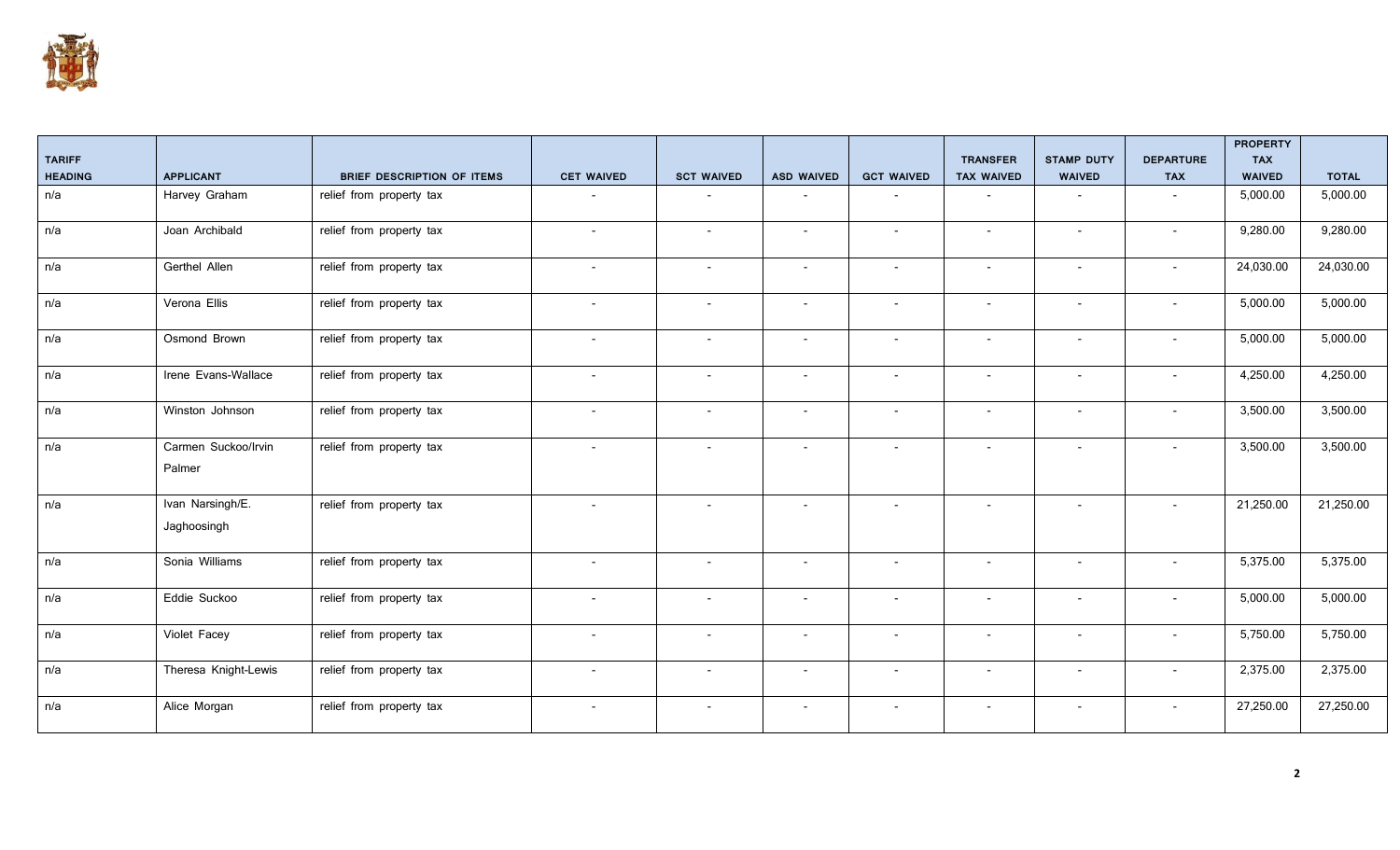

|                    |                                            |                          |                          |                          |                          | <b>TRANSFER</b>          | <b>STAMP DUTY</b>        | <b>DEPARTURE</b>         | <b>PROPERTY</b><br><b>TAX</b> |              |
|--------------------|--------------------------------------------|--------------------------|--------------------------|--------------------------|--------------------------|--------------------------|--------------------------|--------------------------|-------------------------------|--------------|
| <b>APPLICANT</b>   | <b>BRIEF DESCRIPTION OF ITEMS</b>          | <b>CET WAIVED</b>        | <b>SCT WAIVED</b>        | <b>ASD WAIVED</b>        | <b>GCT WAIVED</b>        | <b>TAX WAIVED</b>        | <b>WAIVED</b>            | <b>TAX</b>               | <b>WAIVED</b>                 | <b>TOTAL</b> |
| Headley Charoo     | relief from property tax                   |                          |                          |                          |                          |                          |                          |                          | 13,875.00                     | 13,875.00    |
| Clifton Dyer       | relief from property tax                   | $\sim$                   | $\sim$                   | $\sim$                   | $\overline{\phantom{a}}$ | $\sim$                   | $\sim$                   | $\overline{a}$           | 2,000.00                      | 2,000.00     |
| Alexander Hudson   | relief from property tax                   | $\sim$                   | $\overline{\phantom{0}}$ | $\sim$                   | $\overline{\phantom{a}}$ | $\sim$                   | $\overline{\phantom{a}}$ | $\sim$                   | 2,000.00                      |              |
| Lorna Lloyd        | relief from property tax                   | $\overline{a}$           | $\overline{\phantom{a}}$ | $\overline{a}$           | $\overline{\phantom{a}}$ | $\overline{\phantom{a}}$ | $\overline{\phantom{a}}$ |                          | 3,500.00                      |              |
| Lewis Henningham   | relief from property tax                   | $\sim$                   | $\overline{\phantom{a}}$ | $\sim$                   | $\overline{\phantom{a}}$ | $\sim$                   | $\overline{\phantom{a}}$ | $\overline{\phantom{a}}$ | 1,975.00                      | 1,975.00     |
| Bernard Sutherland | purchase of inclinator Wheel Chair<br>Lift | $\sim$                   | $\overline{\phantom{a}}$ | $\overline{\phantom{a}}$ | 235,579.58               |                          | $\overline{\phantom{a}}$ | $\overline{a}$           | $\sim$                        | 235,579.58   |
| Ralston Williams   | relief from property tax                   | $\sim$                   | $\sim$                   | $\sim$                   | $\overline{\phantom{a}}$ | $\sim$                   | $\sim$                   | $\sim$                   | 2,750.00                      | 2,750.00     |
| Martin Thompson    | relief from property tax                   | $\overline{\phantom{0}}$ | $\overline{\phantom{a}}$ | $\overline{\phantom{a}}$ | $\overline{\phantom{a}}$ | $\overline{\phantom{a}}$ | $\overline{\phantom{a}}$ |                          | 5,950.00                      | 5,950.00     |
| Christina Henry    | relief from property tax                   | $\sim$                   | $\overline{\phantom{a}}$ | $\overline{\phantom{0}}$ | $\overline{\phantom{a}}$ | $\overline{\phantom{a}}$ | $\overline{\phantom{a}}$ |                          | 5,000.00                      | 5,000.00     |
| George Dyer        | relief from property tax                   | $\sim$                   | $\overline{\phantom{a}}$ | $\sim$                   | $\overline{\phantom{a}}$ | $\overline{\phantom{a}}$ | $\overline{\phantom{a}}$ | $\overline{a}$           | 6,375.00                      | 6,375.00     |
| George Logan       | relief from property tax                   | $\sim$                   | $\overline{\phantom{a}}$ | $\overline{\phantom{0}}$ | $\overline{\phantom{a}}$ | $\overline{\phantom{a}}$ | $\overline{\phantom{a}}$ |                          | 7,500.00                      | 7,500.00     |
| Vivian Pusey       | relief from property tax                   | $\overline{\phantom{0}}$ | $\overline{\phantom{a}}$ | $\sim$                   | $\overline{\phantom{a}}$ | $\sim$                   | $\overline{\phantom{a}}$ | $\sim$                   | 10,875.00                     | 10,875.00    |
| Stanley Nairne     | relief from property tax                   | $\overline{\phantom{0}}$ | $\overline{\phantom{a}}$ | $\overline{\phantom{a}}$ | $\overline{\phantom{a}}$ | $\overline{\phantom{a}}$ | $\overline{\phantom{a}}$ | $\overline{\phantom{a}}$ | 2,006.00                      | 2,006.00     |
| Lloyd O'Neal       | relief from property tax                   | $\sim$                   | $\overline{\phantom{a}}$ | $\overline{a}$           | $\overline{\phantom{a}}$ | $\overline{\phantom{0}}$ | $\overline{\phantom{a}}$ | $\overline{a}$           | 12,950.00                     | 12,950.00    |
| Lloyd Graham       | relief from property tax                   | $\overline{\phantom{a}}$ | $\overline{\phantom{a}}$ | $\sim$                   | $\overline{\phantom{a}}$ | $\sim$                   | $\overline{\phantom{a}}$ | $\overline{\phantom{a}}$ | 1,625.00                      | 1,625.00     |
|                    |                                            |                          |                          |                          |                          |                          |                          |                          |                               |              |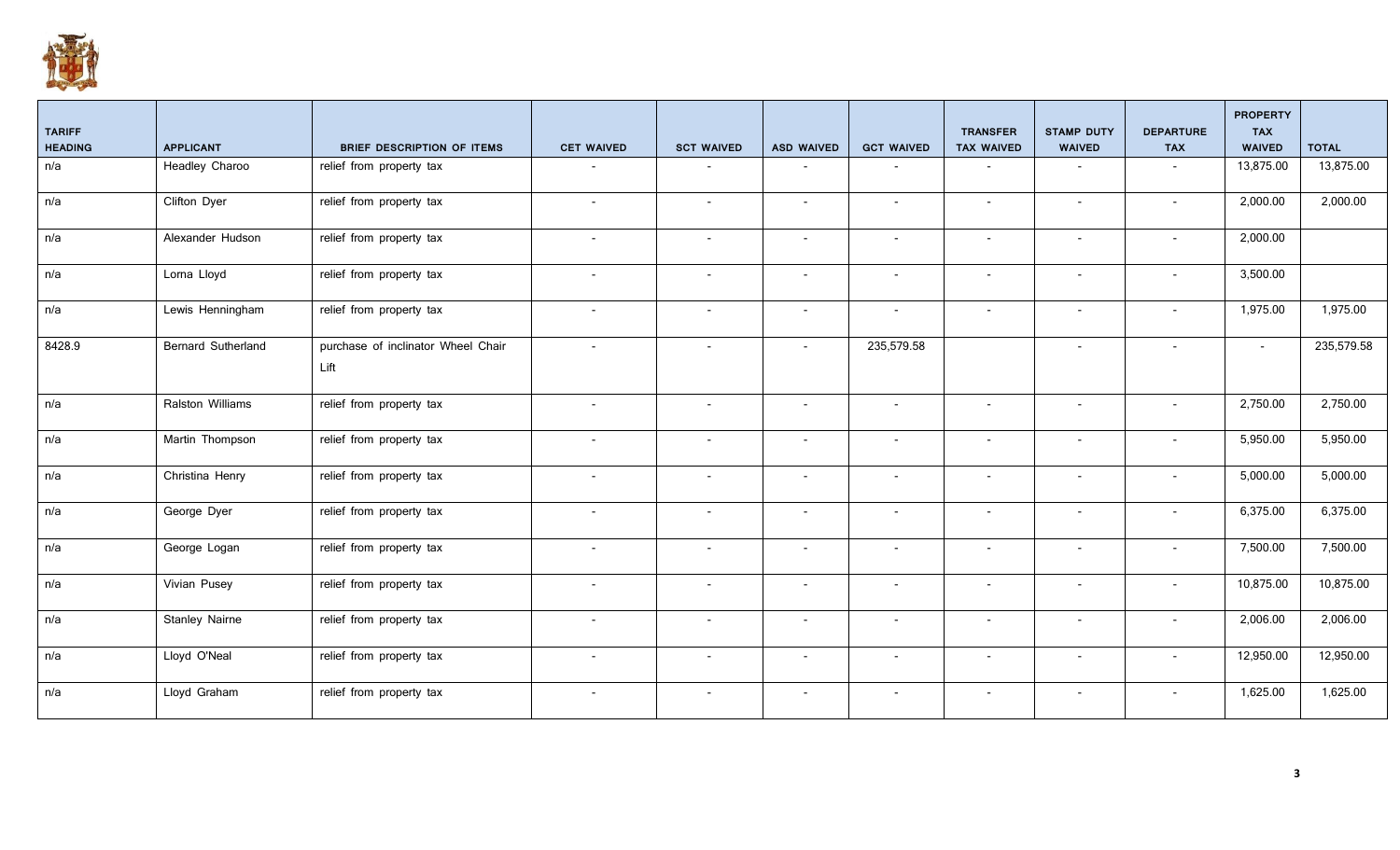

|                |                      |                            |                          |                          |                          |                          |                          |                          |                          | <b>PROPERTY</b> |              |
|----------------|----------------------|----------------------------|--------------------------|--------------------------|--------------------------|--------------------------|--------------------------|--------------------------|--------------------------|-----------------|--------------|
| <b>TARIFF</b>  |                      |                            |                          |                          |                          |                          | <b>TRANSFER</b>          | <b>STAMP DUTY</b>        | <b>DEPARTURE</b>         | <b>TAX</b>      |              |
| <b>HEADING</b> | <b>APPLICANT</b>     | BRIEF DESCRIPTION OF ITEMS | <b>CET WAIVED</b>        | <b>SCT WAIVED</b>        | <b>ASD WAIVED</b>        | <b>GCT WAIVED</b>        | <b>TAX WAIVED</b>        | <b>WAIVED</b>            | <b>TAX</b>               | WAIVED          | <b>TOTAL</b> |
| n/a            | Emeline Thomas       | relief from property tax   | $\overline{\phantom{a}}$ |                          | $\overline{\phantom{a}}$ | $\overline{\phantom{a}}$ |                          |                          | $\overline{\phantom{a}}$ | 27,250.00       | 27,250.00    |
| n/a            | Millicent Reid       | relief from property tax   | $\overline{\phantom{a}}$ | $\overline{\phantom{0}}$ | $\overline{\phantom{a}}$ | $\overline{\phantom{a}}$ | $\blacksquare$           | $\overline{\phantom{a}}$ |                          | 4,250.00        | 4,250.00     |
| n/a            | Johann Delgado etal  | relief from property tax   | $\overline{\phantom{a}}$ | $\overline{a}$           | $\overline{\phantom{a}}$ | $\overline{\phantom{a}}$ | $\overline{\phantom{a}}$ | $\overline{\phantom{a}}$ | $\overline{a}$           | 66,150.00       | 66,150.00    |
| n/a            | Rupert Lawrence      | relief from property tax   | $\overline{\phantom{a}}$ | $\overline{\phantom{a}}$ | $\overline{\phantom{a}}$ | $\overline{\phantom{a}}$ | $\overline{\phantom{a}}$ | $\overline{\phantom{a}}$ | $\overline{\phantom{a}}$ | 2,750.00        | 2,750.00     |
| n/a            | Anetta Vernon        | relief from property tax   | $\overline{\phantom{a}}$ | $\overline{\phantom{a}}$ | $\overline{\phantom{a}}$ | $\overline{\phantom{a}}$ | $\blacksquare$           | $\overline{\phantom{a}}$ | $\overline{\phantom{a}}$ | 875.00          | 875.00       |
| n/a            | Clifton Nembhard     | relief from property tax   | $\overline{\phantom{a}}$ | $\overline{a}$           | $\overline{\phantom{a}}$ | $\overline{\phantom{a}}$ | $\overline{\phantom{a}}$ | $\overline{\phantom{a}}$ | $\overline{\phantom{a}}$ | 4,125.00        | 4,125.00     |
| n/a            | Rupert Messam etal   | relief from property tax   | $\overline{\phantom{a}}$ |                          | $\overline{\phantom{a}}$ | $\overline{\phantom{a}}$ |                          | $\overline{\phantom{a}}$ |                          | 4,400.00        | 4,400.00     |
| n/a            | Alfred Mulgrave      | relief from property tax   | $\sim$                   | $\sim$                   | $\sim$                   | $\sim$                   | $\sim$                   | $\overline{\phantom{a}}$ |                          | 7,000.00        | 7,000.00     |
| n/a            | Conrad Copeland      | relief from property tax   | $\overline{\phantom{a}}$ | $\overline{\phantom{a}}$ | $\overline{\phantom{a}}$ | $\overline{\phantom{a}}$ | $\overline{\phantom{a}}$ | $\overline{\phantom{a}}$ |                          | 4,250.00        | 4,250.00     |
| n/a            | Millicent Patterson  | relief from property tax   | $\overline{\phantom{a}}$ |                          | $\overline{\phantom{a}}$ | $\overline{\phantom{a}}$ | $\overline{\phantom{a}}$ | $\overline{\phantom{a}}$ |                          | 7,000.00        | 7,000.00     |
| n/a            | Roy Mitchell et ux   | relief from property tax   | $\overline{\phantom{a}}$ | $\overline{a}$           | $\overline{\phantom{a}}$ | $\overline{\phantom{a}}$ | $\overline{\phantom{a}}$ | $\overline{\phantom{a}}$ | $\overline{a}$           | 10,875.00       | 10,875.00    |
| n/a            | Kippax Duncan        | relief from property tax   | $\overline{\phantom{a}}$ | $\overline{\phantom{a}}$ | $\overline{\phantom{0}}$ |                          | $\overline{\phantom{a}}$ | $\overline{\phantom{0}}$ |                          | 5,250.00        | 5,250.00     |
| n/a            | Salome McDonald      | relief from property tax   | $\overline{\phantom{a}}$ | $\overline{\phantom{a}}$ | $\overline{\phantom{a}}$ | $\overline{\phantom{a}}$ | $\overline{\phantom{a}}$ | $\overline{\phantom{a}}$ | $\overline{\phantom{a}}$ | 9,000.00        | 9,000.00     |
| n/a            | Franklyn D. Williams | relief from property tax   | $\overline{\phantom{a}}$ | $\overline{\phantom{a}}$ | $\overline{\phantom{a}}$ | $\overline{\phantom{a}}$ | $\overline{\phantom{a}}$ | $\overline{\phantom{a}}$ |                          | 27,200.00       | 27,200.00    |
| n/a            | Avis Thomas          | relief from property tax   | $\overline{\phantom{0}}$ | $\overline{\phantom{a}}$ | $\overline{\phantom{a}}$ | $\overline{\phantom{a}}$ | $\overline{\phantom{a}}$ | $\overline{\phantom{a}}$ |                          | 6,375.00        | 6,375.00     |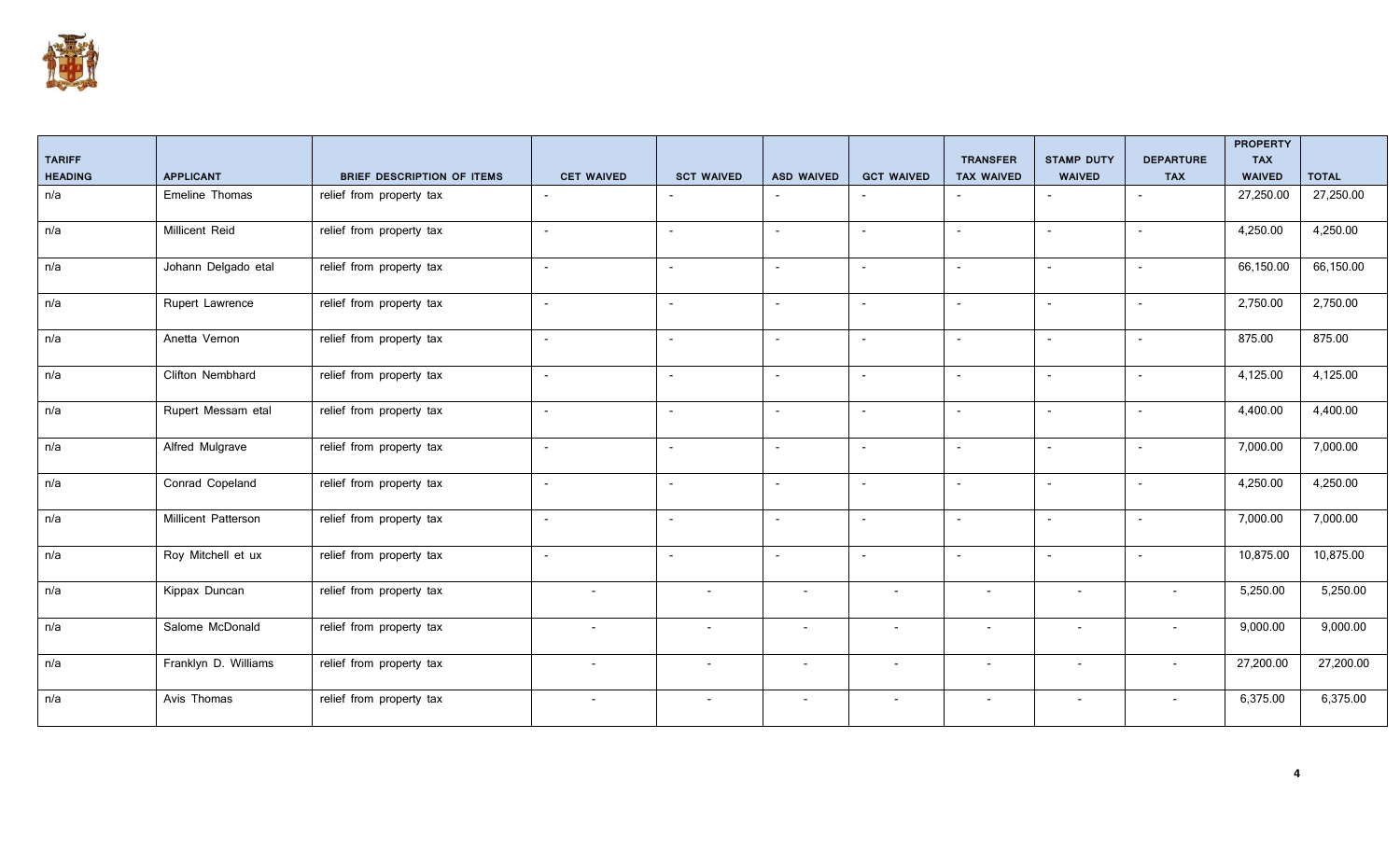

|                |                        |                                   |                          |                          |                          |                          |                          |                          |                          | <b>PROPERTY</b> |              |
|----------------|------------------------|-----------------------------------|--------------------------|--------------------------|--------------------------|--------------------------|--------------------------|--------------------------|--------------------------|-----------------|--------------|
| <b>TARIFF</b>  |                        |                                   |                          |                          |                          |                          | <b>TRANSFER</b>          | <b>STAMP DUTY</b>        | <b>DEPARTURE</b>         | <b>TAX</b>      |              |
| <b>HEADING</b> | <b>APPLICANT</b>       | <b>BRIEF DESCRIPTION OF ITEMS</b> | <b>CET WAIVED</b>        | <b>SCT WAIVED</b>        | <b>ASD WAIVED</b>        | <b>GCT WAIVED</b>        | <b>TAX WAIVED</b>        | <b>WAIVED</b>            | <b>TAX</b>               | <b>WAIVED</b>   | <b>TOTAL</b> |
| n/a            | Charles Alexander      | relief from property tax          |                          |                          |                          |                          |                          | $\overline{\phantom{a}}$ |                          | 7,275.00        | 7,275.00     |
| n/a            | Allan Williams         | relief from property tax          | $\sim$                   | $\overline{\phantom{a}}$ | $\overline{\phantom{0}}$ | $\overline{\phantom{a}}$ | $\overline{\phantom{a}}$ | $\sim$                   | $\overline{a}$           | 2,750.00        | 2,750.00     |
| n/a            | Alpheus Williams       | relief from property tax          | $\overline{\phantom{a}}$ | $\overline{\phantom{a}}$ | $\overline{\phantom{a}}$ | $\overline{\phantom{a}}$ | $\overline{\phantom{a}}$ | $\overline{\phantom{a}}$ | $\overline{\phantom{a}}$ | 11,250.00       | 11,250.00    |
| n/a            | Haughton Burkett et al | relief from property tax          | $\overline{\phantom{a}}$ | $\overline{\phantom{a}}$ |                          |                          | $\overline{\phantom{a}}$ |                          |                          | 3,500.00        | 3,500.00     |
| n/a            | Wilmot Thompson        | relief from property tax          | $\overline{\phantom{a}}$ | $\overline{\phantom{0}}$ | $\sim$                   | $\overline{\phantom{a}}$ | $\sim$                   | $\sim$                   |                          | 5,750.00        | 5,750.00     |
| n/a            | Ita McKenzie           | relief from property tax          | $\sim$                   | $\overline{\phantom{0}}$ | $\sim$                   | $\overline{\phantom{a}}$ | $\overline{\phantom{a}}$ | $\sim$                   | $\overline{a}$           | 13,875.00       | 13,875.00    |
| n/a            | Missel Pommells        | relief from property tax          | $\overline{\phantom{0}}$ | $\overline{\phantom{a}}$ |                          | $\overline{\phantom{0}}$ | $\overline{\phantom{a}}$ | $\overline{\phantom{a}}$ |                          | 4,250.00        | 4,250.00     |
| n/a            | Noel Nelson            | relief from property tax          | $\sim$                   | $\overline{\phantom{a}}$ | $\overline{\phantom{a}}$ | $\overline{\phantom{a}}$ | $\overline{\phantom{a}}$ | $\overline{\phantom{a}}$ | $\overline{\phantom{a}}$ | 15,375.00       | 15,375.00    |
| n/a            | Hilda Francis          | relief from property tax          | $\sim$                   | $\overline{\phantom{a}}$ | $\overline{\phantom{a}}$ | $\overline{\phantom{a}}$ | $\overline{\phantom{a}}$ | $\overline{\phantom{a}}$ | $\overline{\phantom{a}}$ | 68,950.00       | 68,950.00    |
| n/a            | Alexander Hudson       | relief from property tax          | $\overline{\phantom{a}}$ | $\overline{\phantom{a}}$ | $\overline{\phantom{a}}$ | $\overline{\phantom{a}}$ | $\overline{\phantom{a}}$ | $\overline{\phantom{a}}$ | $\overline{a}$           | 2,000.00        | 2,000.00     |
| n/a            | Mortimer Parkinson     | relief from property tax          | $\overline{\phantom{a}}$ | $\overline{\phantom{a}}$ | $\overline{\phantom{a}}$ | $\overline{\phantom{a}}$ | $\overline{\phantom{a}}$ | $\overline{\phantom{a}}$ |                          | 6,375.00        | 6,375.00     |
| n/a            | Alvin Wallace          | relief from property tax          | $\overline{\phantom{a}}$ | $\overline{\phantom{a}}$ | $\overline{\phantom{a}}$ | $\overline{\phantom{a}}$ | $\overline{\phantom{a}}$ | $\overline{\phantom{a}}$ |                          | 11,250.00       | 11,250.00    |
| n/a            | C. Morgan              | relief from property tax          | $\overline{\phantom{a}}$ | $\overline{\phantom{a}}$ | $\overline{\phantom{a}}$ | $\overline{\phantom{a}}$ | $\overline{\phantom{a}}$ | $\overline{\phantom{a}}$ | $\overline{a}$           | 10,005.00       | 10,005.00    |
| n/a            | Ena Demeterius         | relief from property tax          | $\overline{\phantom{a}}$ | $\overline{\phantom{a}}$ |                          |                          | $\overline{\phantom{a}}$ | $\overline{\phantom{a}}$ |                          | 9,250.00        | 9,250.00     |
| n/a            | Lucille Melvin         | relief from property tax          | $\overline{\phantom{a}}$ | $\overline{\phantom{0}}$ | $\overline{\phantom{0}}$ | $\overline{\phantom{a}}$ | $\overline{\phantom{a}}$ | $\overline{\phantom{a}}$ |                          | 33,375.00       | 33,375.00    |
| n/a            | David Coleman          | relief from property tax          | $\sim$                   | $\overline{\phantom{0}}$ | $\sim$                   | $\overline{\phantom{a}}$ | $\sim$                   | $\sim$                   | $\overline{a}$           | 39,250.00       | 39,250.00    |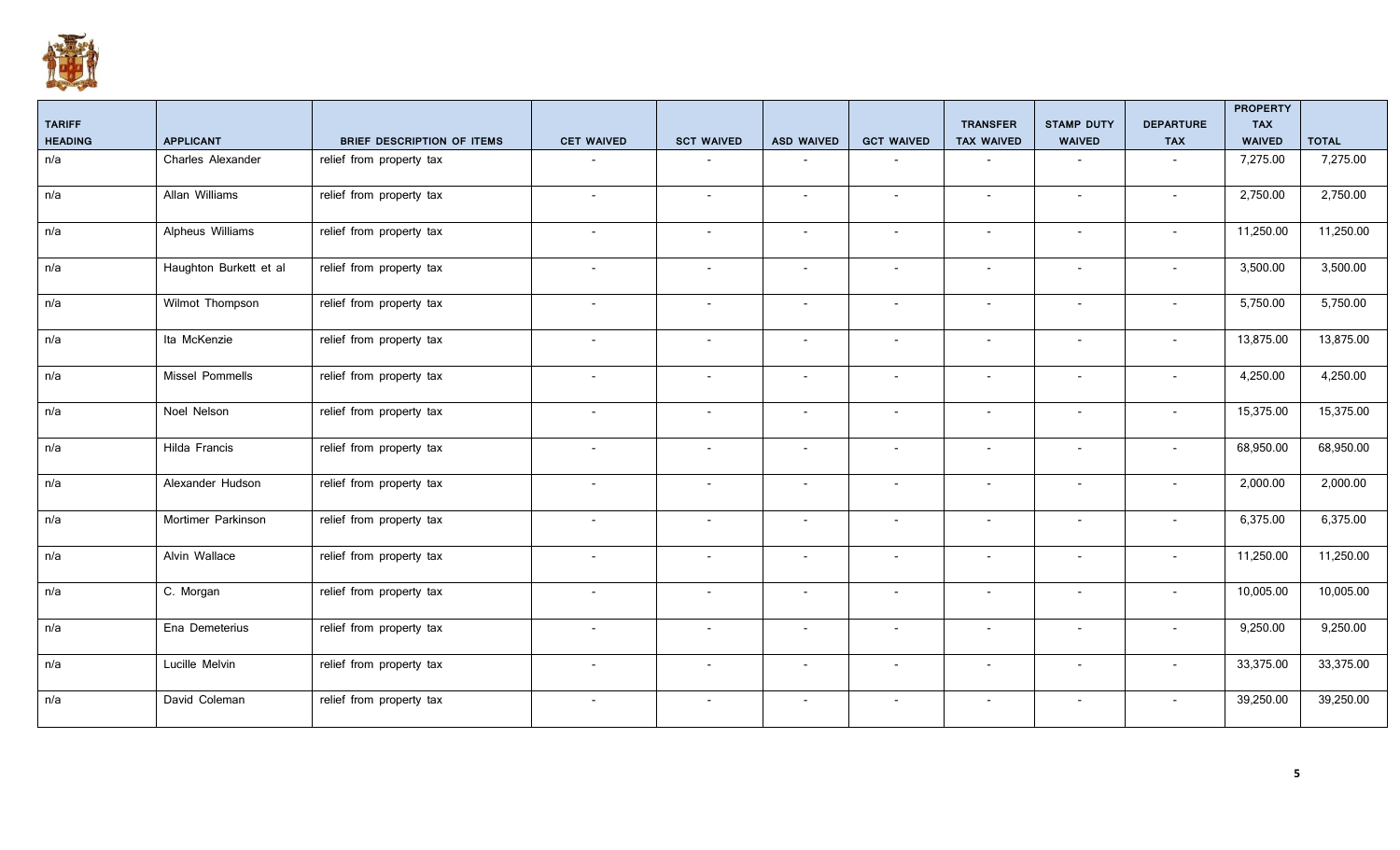

|                |                      |                                   |                          |                          |                          |                          |                          |                          |                          | <b>PROPERTY</b> |              |
|----------------|----------------------|-----------------------------------|--------------------------|--------------------------|--------------------------|--------------------------|--------------------------|--------------------------|--------------------------|-----------------|--------------|
| <b>TARIFF</b>  |                      |                                   |                          |                          |                          |                          | <b>TRANSFER</b>          | <b>STAMP DUTY</b>        | <b>DEPARTURE</b>         | <b>TAX</b>      |              |
| <b>HEADING</b> | <b>APPLICANT</b>     | <b>BRIEF DESCRIPTION OF ITEMS</b> | <b>CET WAIVED</b>        | <b>SCT WAIVED</b>        | <b>ASD WAIVED</b>        | <b>GCT WAIVED</b>        | <b>TAX WAIVED</b>        | <b>WAIVED</b>            | <b>TAX</b>               | <b>WAIVED</b>   | <b>TOTAL</b> |
| n/a            | Herbert Blair        | relief from property tax          |                          |                          |                          |                          | $\overline{\phantom{a}}$ | $\overline{\phantom{a}}$ |                          | 3,990.00        | 3,990.00     |
| n/a            | Mabel Mowatt         | relief from property tax          | $\overline{\phantom{a}}$ | $\overline{\phantom{a}}$ | $\overline{\phantom{a}}$ | $\overline{\phantom{a}}$ | $\overline{\phantom{a}}$ | $\overline{\phantom{a}}$ | $\blacksquare$           | 5,250.00        | 5,250.00     |
| n/a            | <b>Muriel Willis</b> | relief from property tax          | $\sim$                   | $\overline{\phantom{a}}$ | $\sim$                   | $\sim$                   | $\overline{\phantom{a}}$ | $\overline{\phantom{a}}$ | $\overline{\phantom{a}}$ | 5,250.00        | 5,250.00     |
| n/a            | Geraldine Daley      | relief from property tax          | $\overline{\phantom{a}}$ | $\overline{\phantom{a}}$ | $\overline{\phantom{a}}$ | $\overline{\phantom{a}}$ | $\overline{\phantom{a}}$ | $\overline{\phantom{a}}$ | $\overline{\phantom{a}}$ | 8,625.00        | 8,625.00     |
| n/a            | Uriah Bridgemohan    | relief from property tax          | $\overline{\phantom{a}}$ | $\overline{\phantom{a}}$ | $\overline{\phantom{a}}$ | $\overline{\phantom{a}}$ | $\overline{\phantom{a}}$ | $\overline{\phantom{a}}$ |                          | 3,465.00        | 3,465.00     |
| n/a            | John Malcolm         | relief from property tax          | $\overline{\phantom{a}}$ | $\overline{\phantom{a}}$ | $\overline{\phantom{a}}$ | $\overline{\phantom{a}}$ | $\overline{\phantom{a}}$ | $\overline{\phantom{a}}$ | $\blacksquare$           | 2,437.50        | 2,437.50     |
| n/a            | Hermine Stephens     | relief from property tax          | $\overline{\phantom{a}}$ | $\overline{\phantom{a}}$ | $\overline{\phantom{a}}$ | $\overline{\phantom{a}}$ | $\overline{\phantom{a}}$ | $\overline{\phantom{a}}$ | $\overline{\phantom{a}}$ | 13,875.00       | 13,875.00    |
| n/a            | Laura Bell Baker     | relief from property tax          | $\overline{\phantom{a}}$ | $\overline{\phantom{a}}$ | $\overline{\phantom{a}}$ | $\overline{\phantom{a}}$ | $\overline{\phantom{a}}$ | $\overline{\phantom{a}}$ |                          | 4,125.00        | 4,125.00     |
| n/a            | Leonard Hudson       | relief from property tax          | $\overline{\phantom{0}}$ | $\overline{a}$           | $\overline{\phantom{0}}$ | $\overline{\phantom{0}}$ | $\overline{\phantom{a}}$ | $\overline{\phantom{a}}$ |                          | 875.00          | 875.00       |
| n/a            | Samuel Grant         | relief from property tax          | $\overline{\phantom{a}}$ | $\overline{\phantom{a}}$ | $\overline{\phantom{a}}$ | $\overline{\phantom{a}}$ | $\overline{\phantom{a}}$ | $\overline{\phantom{a}}$ |                          | 19,250.00       | 19,250.00    |
| n/a            | Ina Lewin            | relief from property tax          | $\overline{\phantom{a}}$ | $\overline{\phantom{a}}$ | $\overline{\phantom{a}}$ | $\overline{\phantom{a}}$ | $\overline{\phantom{a}}$ | $\overline{\phantom{a}}$ | $\overline{\phantom{a}}$ | 21,250.00       | 21,250.00    |
| n/a            | Hyacinth Johnson     | relief from property tax          | $\overline{\phantom{a}}$ | $\overline{\phantom{a}}$ | $\overline{\phantom{a}}$ | $\overline{\phantom{a}}$ | $\overline{\phantom{a}}$ | $\overline{\phantom{a}}$ | $\overline{\phantom{a}}$ | 2,500.00        | 2,500.00     |
| n/a            | Oswald Thompson      | relief from property tax          | $\sim$                   | $\overline{\phantom{a}}$ | $\sim$                   | $\overline{\phantom{a}}$ | $\overline{\phantom{a}}$ | $\overline{\phantom{a}}$ | $\overline{\phantom{a}}$ | 3,505.00        | 3,505.00     |
| n/a            | Fitzroy Adams        | relief from property tax          | $\overline{\phantom{a}}$ | $\overline{\phantom{a}}$ | $\overline{\phantom{a}}$ | $\overline{\phantom{a}}$ | $\overline{\phantom{a}}$ | $\overline{\phantom{a}}$ |                          | 26,550.00       | 26,550.00    |